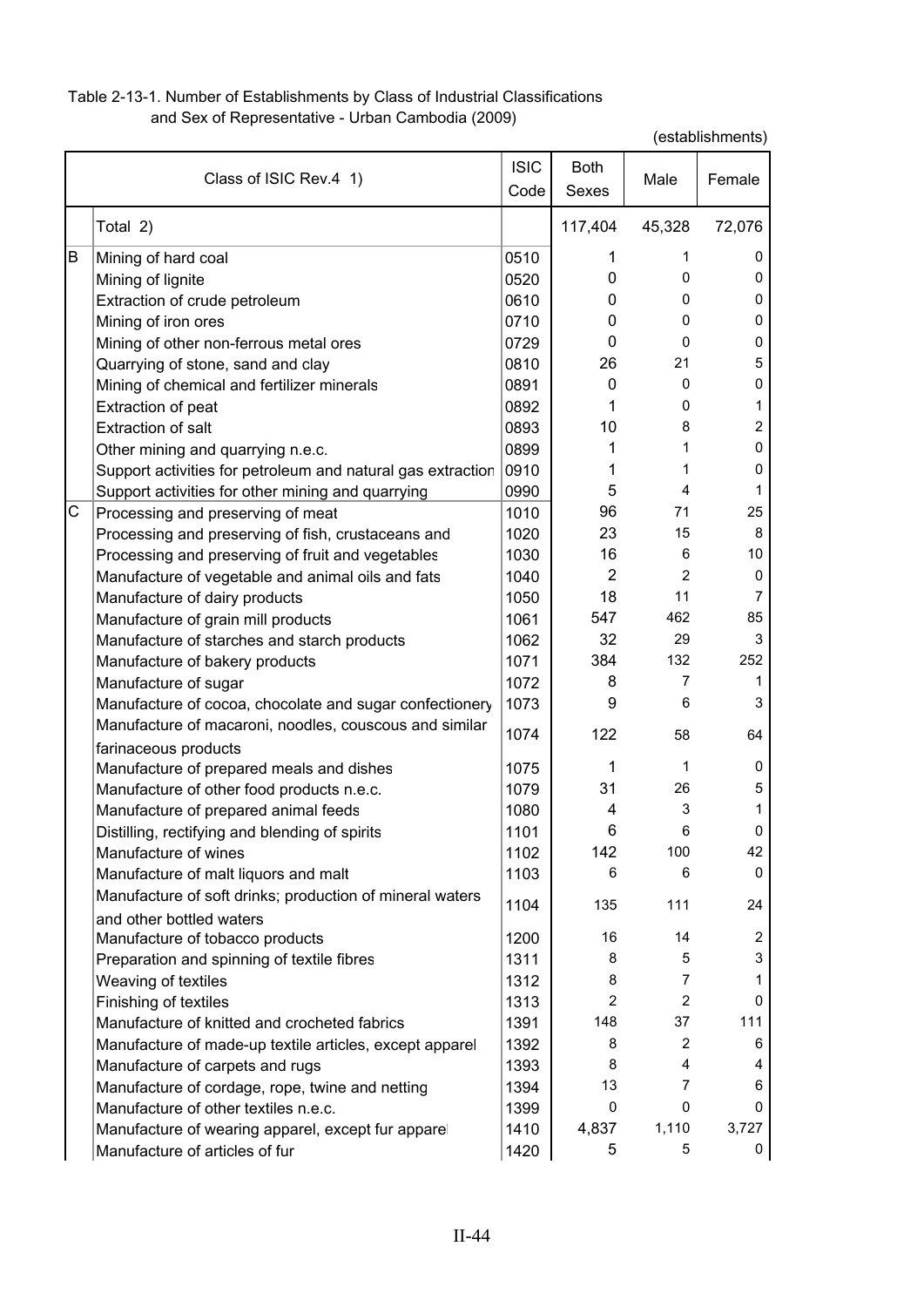| Class of ISIC Rev.4 1)                                                 | <b>ISIC</b><br>Code | <b>Both</b><br>Sexes | Male           | Female         |
|------------------------------------------------------------------------|---------------------|----------------------|----------------|----------------|
| Manufacture of knitted and crocheted apparel                           | 1430                | 15                   | 5              | 10             |
| Tanning and dressing of leather; dressing and dyeing of                | 1511                | 2                    | 1              | 1              |
| Manufacture of luggage, handbags and the like, saddlery<br>and harness | 1512                | 79                   | 64             | 15             |
| Manufacture of footwear                                                | 1520                | 50                   | 41             | 9              |
| Sawmilling and planing of wood                                         | 1610                | 20                   | 17             | 3              |
| Manufacture of veneer sheets and wood-based panels                     | 1621                | 7                    | 7              | 0              |
| Manufacture of builders' carpentry and joinery                         | 1622                | 166                  | 139            | 27             |
| Manufacture of wooden containers                                       | 1623                | $\overline{2}$       | 1              | 1              |
| Manufacture of other products of wood; manufacture of                  |                     |                      |                |                |
| articles of cork, straw and plaiting materials                         | 1629                | 30                   | 17             | 13             |
| Manufacture of pulp, paper and paperboard                              | 1701                | 9                    | 8              | 1              |
| Manufacture of corrugated paper and paperboard and of                  | 1702                | 18                   | 11             | $\overline{7}$ |
| containers of paper and paperboard                                     |                     |                      |                |                |
| Manufacture of other articles of paper and paperboard                  | 1709                | $\overline{2}$       | 2              | 0              |
| Printing                                                               | 1811                | 110                  | 94             | 16             |
| Service activities related to printing                                 | 1812                | 144                  | 112            | 32             |
| Reproduction of recorded media                                         | 1820                | 11                   | 8              | 3              |
| Manufacture of coke oven products                                      | 1910                | 12                   | 12             | 0              |
| Manufacture of refined petroleum products                              | 1920                | $\mathbf{0}$         | 0              | 0              |
| Manufacture of basic chemicals                                         | 2011                | 1                    | 0              | 1              |
| Manufacture of fertilizers and nitrogen compounds                      | 2012                | 3                    | 2              | 1              |
| Manufacture of plastics and synthetic rubber in primary                | 2013                | 3                    | $\overline{2}$ | 1              |
| Manufacture of pesticides and other agrochemical                       | 2021                | 1                    | 1              | 0              |
| Manufacture of paints, varnishes and similar coatings,                 | 2022                | 3                    | 3              | 0              |
| printing ink and mastics                                               |                     |                      |                |                |
| Manufacture of soap and detergents, cleaning and                       | 2023                | 15                   | 11             | 4              |
| polishing preparations, perfumes and toilet preparations               |                     |                      |                |                |
| Manufacture of man-made fibres                                         | 2030                | $\overline{2}$       | $\overline{2}$ | 0              |
| Manufacture of pharmaceuticals, medicinal chemical and                 | 2100                | 6                    | 5              | T.             |
| botanical products                                                     |                     |                      |                |                |
| Manufacture of rubber tyres and tubes; retreading and                  | 2211                | 7                    | 7              | 0              |
| rebuilding of rubber tyres                                             |                     |                      |                |                |
| Manufacture of other rubber products                                   | 2219                | 5                    | 4              | 1<br>3         |
| Manufacture of plastics products                                       | 2220                | 20                   | 17             |                |
| Manufacture of glass and glass products                                | 2310                | 237                  | 211            | 26             |
| Manufacture of non-metallic mineral products n.e.c.                    | 2390                | 0                    | 0              | 0              |
| Manufacture of refractory products                                     | 2391                | 1                    | 1              | 0<br>21        |
| Manufacture of clay building materials                                 | 2392                | 119                  | 98             |                |
| Manufacture of other porcelain and ceramic products                    | 2393                | 0                    | 0<br>3         | 0<br>0         |
| Manufacture of cement, lime and plaster                                | 2394                | 3<br>359             | 264            | 95             |
| Manufacture of articles of concrete, cement and plaster                | 2395                | 24                   | 12             | 12             |
| Cutting, shaping and finishing of stone                                | 2396                | 1                    | 1              | 0              |
| Manufacture of other non-metallic mineral products                     | 2399                | 10                   | 10             | 0              |
| Manufacture of basic iron and steel                                    | 2410                | 4                    | 4              | 0              |
| Manufacture of basic precious and other non-ferrous                    | 2420                | $\overline{2}$       | $\overline{c}$ |                |
| Casting of iron and steel                                              | 2431                |                      |                | 0              |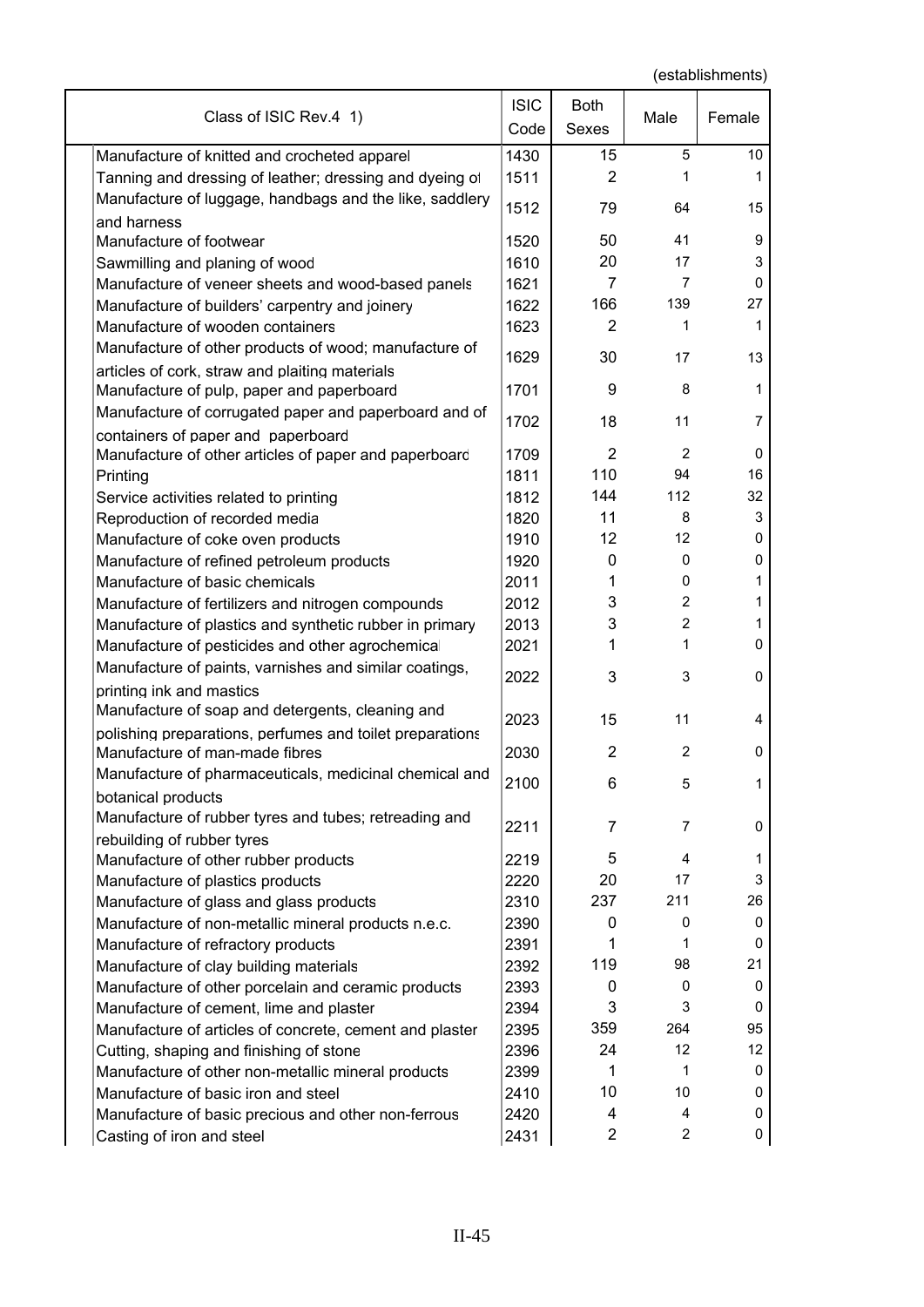| 2432<br>6<br>Casting of non-ferrous metals<br>7<br>1<br>728<br>674<br>54<br>2511<br>Manufacture of structural metal products<br>2512<br>151<br>136<br>15<br>Manufacture of tanks, reservoirs and containers of metal<br>Manufacture of steam generators, except central heating<br>2513<br>0<br>0<br>0<br>hot water boilers<br>$\mathbf 0$<br>1<br>1<br>2520<br>Manufacture of weapons and ammunition<br>Forging, pressing, stamping and roll-forming of metal;<br>2591<br>0<br>4<br>4<br>powder metallurgy<br>508<br>469<br>39<br>Treatment and coating of metals; machining<br>2592<br>77<br>2593<br>74<br>3<br>Manufacture of cutlery, hand tools and general hardware<br>353<br>329<br>24<br>Manufacture of other fabricated metal products n.e.c.<br>2599<br>2610<br>2<br>2<br>$\mathbf 0$<br>Manufacture of electronic components and boards<br>$\overline{2}$<br>2<br>$\mathbf 0$<br>Manufacture of communication equipment<br>2630<br>Manufacture of irradiation, electrometrical and<br>2660<br>1<br>1<br>0<br>electrotherapeutic equipment<br>2680<br>$\mathbf 0$<br>1<br>1<br>Manufacture of magnetic and optical media<br>Manufacture of electric motors, generators, transformers<br>2710<br>2<br>2<br>0<br>and electricity distribution and control apparatusand<br>control apparatus<br>0<br>Manufacture of other electronic and electric wires and<br>2732<br>1<br>1<br>2733<br>Manufacture of wiring devices<br>1<br>1<br>0<br>2750<br>84<br>7<br>77<br>Manufacture of domestic appliances<br>Manufacture of engines and turbines, except aircraft,<br>2811<br>0<br>0<br>0<br>vehicle and cycle engines<br>2813<br>1<br>0<br>Manufacture of other pumps, compressors, taps and<br>1<br>$\overline{c}$<br>2815<br>8<br>6<br>Manufacture of ovens, furnaces and furnace burners<br>Manufacture of other general-purpose machinery<br>2819<br>1<br>0<br>1<br>2821<br>Manufacture of agricultural and forestry machinery<br>1<br>O<br>Manufacture of machinery for food, beverage and tobacco<br>2825<br>0<br>1<br>1<br>processing<br>2910<br>0<br>0<br>0<br>Manufacture of motor vehicles<br>Manufacture of bodies (coachwork) for motor vehicles;<br>2920<br>3<br>3<br>0<br>manufacture of trailers and semi-trailers<br>Manufacture of parts and accessories for motor vehicles<br>2930<br>0<br>4<br>4<br>9<br>Building of ships and floating structures<br>3011<br>8<br>1<br>0<br>Building of pleasure and sporting boats<br>3012<br>0<br>0<br>$\overline{c}$<br>Manufacture of motorcycles<br>3091<br>1<br>1<br>$\overline{2}$<br>$\overline{2}$<br>Manufacture of bicycles and invalid carriages<br>3092<br>0<br>15<br>14<br>Manufacture of other transport equipment n.e.c.<br>3099<br>1<br>352<br>Manufacture of furniture<br>294<br>58<br>3100<br>864<br>692<br>172<br>Manufacture of jewellery and related articles<br>3211<br>30<br>19<br>Manufacture of imitation jewellery and related articles<br>3212<br>11<br>Manufacture of musical instruments<br>3220<br>1<br>0<br>1<br>5<br>Other manufacturing n.e.c.<br>3290<br>4<br>1<br>$\overline{2}$<br>3311<br>1<br>Repair of fabricated metal products<br>1<br>93<br>90<br>3<br>Repair of machinery<br>3312 | Class of ISIC Rev.4 1)                     | <b>ISIC</b><br>Code | Both<br>Sexes | Male | Female |
|--------------------------------------------------------------------------------------------------------------------------------------------------------------------------------------------------------------------------------------------------------------------------------------------------------------------------------------------------------------------------------------------------------------------------------------------------------------------------------------------------------------------------------------------------------------------------------------------------------------------------------------------------------------------------------------------------------------------------------------------------------------------------------------------------------------------------------------------------------------------------------------------------------------------------------------------------------------------------------------------------------------------------------------------------------------------------------------------------------------------------------------------------------------------------------------------------------------------------------------------------------------------------------------------------------------------------------------------------------------------------------------------------------------------------------------------------------------------------------------------------------------------------------------------------------------------------------------------------------------------------------------------------------------------------------------------------------------------------------------------------------------------------------------------------------------------------------------------------------------------------------------------------------------------------------------------------------------------------------------------------------------------------------------------------------------------------------------------------------------------------------------------------------------------------------------------------------------------------------------------------------------------------------------------------------------------------------------------------------------------------------------------------------------------------------------------------------------------------------------------------------------------------------------------------------------------------------------------------------------------------------------------------------------------------------------------------------------------------------------------------------------------------------------------------------------------------------------------------------------------------------------------------------------------------------------------------------------------------------------------------------------------------------------------------------------------------------------------------------------------------------------------------------------------------------------|--------------------------------------------|---------------------|---------------|------|--------|
|                                                                                                                                                                                                                                                                                                                                                                                                                                                                                                                                                                                                                                                                                                                                                                                                                                                                                                                                                                                                                                                                                                                                                                                                                                                                                                                                                                                                                                                                                                                                                                                                                                                                                                                                                                                                                                                                                                                                                                                                                                                                                                                                                                                                                                                                                                                                                                                                                                                                                                                                                                                                                                                                                                                                                                                                                                                                                                                                                                                                                                                                                                                                                                                      |                                            |                     |               |      |        |
|                                                                                                                                                                                                                                                                                                                                                                                                                                                                                                                                                                                                                                                                                                                                                                                                                                                                                                                                                                                                                                                                                                                                                                                                                                                                                                                                                                                                                                                                                                                                                                                                                                                                                                                                                                                                                                                                                                                                                                                                                                                                                                                                                                                                                                                                                                                                                                                                                                                                                                                                                                                                                                                                                                                                                                                                                                                                                                                                                                                                                                                                                                                                                                                      |                                            |                     |               |      |        |
|                                                                                                                                                                                                                                                                                                                                                                                                                                                                                                                                                                                                                                                                                                                                                                                                                                                                                                                                                                                                                                                                                                                                                                                                                                                                                                                                                                                                                                                                                                                                                                                                                                                                                                                                                                                                                                                                                                                                                                                                                                                                                                                                                                                                                                                                                                                                                                                                                                                                                                                                                                                                                                                                                                                                                                                                                                                                                                                                                                                                                                                                                                                                                                                      |                                            |                     |               |      |        |
|                                                                                                                                                                                                                                                                                                                                                                                                                                                                                                                                                                                                                                                                                                                                                                                                                                                                                                                                                                                                                                                                                                                                                                                                                                                                                                                                                                                                                                                                                                                                                                                                                                                                                                                                                                                                                                                                                                                                                                                                                                                                                                                                                                                                                                                                                                                                                                                                                                                                                                                                                                                                                                                                                                                                                                                                                                                                                                                                                                                                                                                                                                                                                                                      |                                            |                     |               |      |        |
|                                                                                                                                                                                                                                                                                                                                                                                                                                                                                                                                                                                                                                                                                                                                                                                                                                                                                                                                                                                                                                                                                                                                                                                                                                                                                                                                                                                                                                                                                                                                                                                                                                                                                                                                                                                                                                                                                                                                                                                                                                                                                                                                                                                                                                                                                                                                                                                                                                                                                                                                                                                                                                                                                                                                                                                                                                                                                                                                                                                                                                                                                                                                                                                      |                                            |                     |               |      |        |
|                                                                                                                                                                                                                                                                                                                                                                                                                                                                                                                                                                                                                                                                                                                                                                                                                                                                                                                                                                                                                                                                                                                                                                                                                                                                                                                                                                                                                                                                                                                                                                                                                                                                                                                                                                                                                                                                                                                                                                                                                                                                                                                                                                                                                                                                                                                                                                                                                                                                                                                                                                                                                                                                                                                                                                                                                                                                                                                                                                                                                                                                                                                                                                                      |                                            |                     |               |      |        |
|                                                                                                                                                                                                                                                                                                                                                                                                                                                                                                                                                                                                                                                                                                                                                                                                                                                                                                                                                                                                                                                                                                                                                                                                                                                                                                                                                                                                                                                                                                                                                                                                                                                                                                                                                                                                                                                                                                                                                                                                                                                                                                                                                                                                                                                                                                                                                                                                                                                                                                                                                                                                                                                                                                                                                                                                                                                                                                                                                                                                                                                                                                                                                                                      |                                            |                     |               |      |        |
|                                                                                                                                                                                                                                                                                                                                                                                                                                                                                                                                                                                                                                                                                                                                                                                                                                                                                                                                                                                                                                                                                                                                                                                                                                                                                                                                                                                                                                                                                                                                                                                                                                                                                                                                                                                                                                                                                                                                                                                                                                                                                                                                                                                                                                                                                                                                                                                                                                                                                                                                                                                                                                                                                                                                                                                                                                                                                                                                                                                                                                                                                                                                                                                      |                                            |                     |               |      |        |
|                                                                                                                                                                                                                                                                                                                                                                                                                                                                                                                                                                                                                                                                                                                                                                                                                                                                                                                                                                                                                                                                                                                                                                                                                                                                                                                                                                                                                                                                                                                                                                                                                                                                                                                                                                                                                                                                                                                                                                                                                                                                                                                                                                                                                                                                                                                                                                                                                                                                                                                                                                                                                                                                                                                                                                                                                                                                                                                                                                                                                                                                                                                                                                                      |                                            |                     |               |      |        |
|                                                                                                                                                                                                                                                                                                                                                                                                                                                                                                                                                                                                                                                                                                                                                                                                                                                                                                                                                                                                                                                                                                                                                                                                                                                                                                                                                                                                                                                                                                                                                                                                                                                                                                                                                                                                                                                                                                                                                                                                                                                                                                                                                                                                                                                                                                                                                                                                                                                                                                                                                                                                                                                                                                                                                                                                                                                                                                                                                                                                                                                                                                                                                                                      |                                            |                     |               |      |        |
|                                                                                                                                                                                                                                                                                                                                                                                                                                                                                                                                                                                                                                                                                                                                                                                                                                                                                                                                                                                                                                                                                                                                                                                                                                                                                                                                                                                                                                                                                                                                                                                                                                                                                                                                                                                                                                                                                                                                                                                                                                                                                                                                                                                                                                                                                                                                                                                                                                                                                                                                                                                                                                                                                                                                                                                                                                                                                                                                                                                                                                                                                                                                                                                      |                                            |                     |               |      |        |
|                                                                                                                                                                                                                                                                                                                                                                                                                                                                                                                                                                                                                                                                                                                                                                                                                                                                                                                                                                                                                                                                                                                                                                                                                                                                                                                                                                                                                                                                                                                                                                                                                                                                                                                                                                                                                                                                                                                                                                                                                                                                                                                                                                                                                                                                                                                                                                                                                                                                                                                                                                                                                                                                                                                                                                                                                                                                                                                                                                                                                                                                                                                                                                                      |                                            |                     |               |      |        |
|                                                                                                                                                                                                                                                                                                                                                                                                                                                                                                                                                                                                                                                                                                                                                                                                                                                                                                                                                                                                                                                                                                                                                                                                                                                                                                                                                                                                                                                                                                                                                                                                                                                                                                                                                                                                                                                                                                                                                                                                                                                                                                                                                                                                                                                                                                                                                                                                                                                                                                                                                                                                                                                                                                                                                                                                                                                                                                                                                                                                                                                                                                                                                                                      |                                            |                     |               |      |        |
|                                                                                                                                                                                                                                                                                                                                                                                                                                                                                                                                                                                                                                                                                                                                                                                                                                                                                                                                                                                                                                                                                                                                                                                                                                                                                                                                                                                                                                                                                                                                                                                                                                                                                                                                                                                                                                                                                                                                                                                                                                                                                                                                                                                                                                                                                                                                                                                                                                                                                                                                                                                                                                                                                                                                                                                                                                                                                                                                                                                                                                                                                                                                                                                      |                                            |                     |               |      |        |
|                                                                                                                                                                                                                                                                                                                                                                                                                                                                                                                                                                                                                                                                                                                                                                                                                                                                                                                                                                                                                                                                                                                                                                                                                                                                                                                                                                                                                                                                                                                                                                                                                                                                                                                                                                                                                                                                                                                                                                                                                                                                                                                                                                                                                                                                                                                                                                                                                                                                                                                                                                                                                                                                                                                                                                                                                                                                                                                                                                                                                                                                                                                                                                                      |                                            |                     |               |      |        |
|                                                                                                                                                                                                                                                                                                                                                                                                                                                                                                                                                                                                                                                                                                                                                                                                                                                                                                                                                                                                                                                                                                                                                                                                                                                                                                                                                                                                                                                                                                                                                                                                                                                                                                                                                                                                                                                                                                                                                                                                                                                                                                                                                                                                                                                                                                                                                                                                                                                                                                                                                                                                                                                                                                                                                                                                                                                                                                                                                                                                                                                                                                                                                                                      |                                            |                     |               |      |        |
|                                                                                                                                                                                                                                                                                                                                                                                                                                                                                                                                                                                                                                                                                                                                                                                                                                                                                                                                                                                                                                                                                                                                                                                                                                                                                                                                                                                                                                                                                                                                                                                                                                                                                                                                                                                                                                                                                                                                                                                                                                                                                                                                                                                                                                                                                                                                                                                                                                                                                                                                                                                                                                                                                                                                                                                                                                                                                                                                                                                                                                                                                                                                                                                      |                                            |                     |               |      |        |
|                                                                                                                                                                                                                                                                                                                                                                                                                                                                                                                                                                                                                                                                                                                                                                                                                                                                                                                                                                                                                                                                                                                                                                                                                                                                                                                                                                                                                                                                                                                                                                                                                                                                                                                                                                                                                                                                                                                                                                                                                                                                                                                                                                                                                                                                                                                                                                                                                                                                                                                                                                                                                                                                                                                                                                                                                                                                                                                                                                                                                                                                                                                                                                                      |                                            |                     |               |      |        |
|                                                                                                                                                                                                                                                                                                                                                                                                                                                                                                                                                                                                                                                                                                                                                                                                                                                                                                                                                                                                                                                                                                                                                                                                                                                                                                                                                                                                                                                                                                                                                                                                                                                                                                                                                                                                                                                                                                                                                                                                                                                                                                                                                                                                                                                                                                                                                                                                                                                                                                                                                                                                                                                                                                                                                                                                                                                                                                                                                                                                                                                                                                                                                                                      |                                            |                     |               |      |        |
|                                                                                                                                                                                                                                                                                                                                                                                                                                                                                                                                                                                                                                                                                                                                                                                                                                                                                                                                                                                                                                                                                                                                                                                                                                                                                                                                                                                                                                                                                                                                                                                                                                                                                                                                                                                                                                                                                                                                                                                                                                                                                                                                                                                                                                                                                                                                                                                                                                                                                                                                                                                                                                                                                                                                                                                                                                                                                                                                                                                                                                                                                                                                                                                      |                                            |                     |               |      |        |
|                                                                                                                                                                                                                                                                                                                                                                                                                                                                                                                                                                                                                                                                                                                                                                                                                                                                                                                                                                                                                                                                                                                                                                                                                                                                                                                                                                                                                                                                                                                                                                                                                                                                                                                                                                                                                                                                                                                                                                                                                                                                                                                                                                                                                                                                                                                                                                                                                                                                                                                                                                                                                                                                                                                                                                                                                                                                                                                                                                                                                                                                                                                                                                                      |                                            |                     |               |      |        |
|                                                                                                                                                                                                                                                                                                                                                                                                                                                                                                                                                                                                                                                                                                                                                                                                                                                                                                                                                                                                                                                                                                                                                                                                                                                                                                                                                                                                                                                                                                                                                                                                                                                                                                                                                                                                                                                                                                                                                                                                                                                                                                                                                                                                                                                                                                                                                                                                                                                                                                                                                                                                                                                                                                                                                                                                                                                                                                                                                                                                                                                                                                                                                                                      |                                            |                     |               |      |        |
|                                                                                                                                                                                                                                                                                                                                                                                                                                                                                                                                                                                                                                                                                                                                                                                                                                                                                                                                                                                                                                                                                                                                                                                                                                                                                                                                                                                                                                                                                                                                                                                                                                                                                                                                                                                                                                                                                                                                                                                                                                                                                                                                                                                                                                                                                                                                                                                                                                                                                                                                                                                                                                                                                                                                                                                                                                                                                                                                                                                                                                                                                                                                                                                      |                                            |                     |               |      |        |
|                                                                                                                                                                                                                                                                                                                                                                                                                                                                                                                                                                                                                                                                                                                                                                                                                                                                                                                                                                                                                                                                                                                                                                                                                                                                                                                                                                                                                                                                                                                                                                                                                                                                                                                                                                                                                                                                                                                                                                                                                                                                                                                                                                                                                                                                                                                                                                                                                                                                                                                                                                                                                                                                                                                                                                                                                                                                                                                                                                                                                                                                                                                                                                                      |                                            |                     |               |      |        |
|                                                                                                                                                                                                                                                                                                                                                                                                                                                                                                                                                                                                                                                                                                                                                                                                                                                                                                                                                                                                                                                                                                                                                                                                                                                                                                                                                                                                                                                                                                                                                                                                                                                                                                                                                                                                                                                                                                                                                                                                                                                                                                                                                                                                                                                                                                                                                                                                                                                                                                                                                                                                                                                                                                                                                                                                                                                                                                                                                                                                                                                                                                                                                                                      |                                            |                     |               |      |        |
|                                                                                                                                                                                                                                                                                                                                                                                                                                                                                                                                                                                                                                                                                                                                                                                                                                                                                                                                                                                                                                                                                                                                                                                                                                                                                                                                                                                                                                                                                                                                                                                                                                                                                                                                                                                                                                                                                                                                                                                                                                                                                                                                                                                                                                                                                                                                                                                                                                                                                                                                                                                                                                                                                                                                                                                                                                                                                                                                                                                                                                                                                                                                                                                      |                                            |                     |               |      |        |
|                                                                                                                                                                                                                                                                                                                                                                                                                                                                                                                                                                                                                                                                                                                                                                                                                                                                                                                                                                                                                                                                                                                                                                                                                                                                                                                                                                                                                                                                                                                                                                                                                                                                                                                                                                                                                                                                                                                                                                                                                                                                                                                                                                                                                                                                                                                                                                                                                                                                                                                                                                                                                                                                                                                                                                                                                                                                                                                                                                                                                                                                                                                                                                                      |                                            |                     |               |      |        |
|                                                                                                                                                                                                                                                                                                                                                                                                                                                                                                                                                                                                                                                                                                                                                                                                                                                                                                                                                                                                                                                                                                                                                                                                                                                                                                                                                                                                                                                                                                                                                                                                                                                                                                                                                                                                                                                                                                                                                                                                                                                                                                                                                                                                                                                                                                                                                                                                                                                                                                                                                                                                                                                                                                                                                                                                                                                                                                                                                                                                                                                                                                                                                                                      |                                            |                     |               |      |        |
|                                                                                                                                                                                                                                                                                                                                                                                                                                                                                                                                                                                                                                                                                                                                                                                                                                                                                                                                                                                                                                                                                                                                                                                                                                                                                                                                                                                                                                                                                                                                                                                                                                                                                                                                                                                                                                                                                                                                                                                                                                                                                                                                                                                                                                                                                                                                                                                                                                                                                                                                                                                                                                                                                                                                                                                                                                                                                                                                                                                                                                                                                                                                                                                      |                                            |                     |               |      |        |
|                                                                                                                                                                                                                                                                                                                                                                                                                                                                                                                                                                                                                                                                                                                                                                                                                                                                                                                                                                                                                                                                                                                                                                                                                                                                                                                                                                                                                                                                                                                                                                                                                                                                                                                                                                                                                                                                                                                                                                                                                                                                                                                                                                                                                                                                                                                                                                                                                                                                                                                                                                                                                                                                                                                                                                                                                                                                                                                                                                                                                                                                                                                                                                                      |                                            |                     |               |      |        |
|                                                                                                                                                                                                                                                                                                                                                                                                                                                                                                                                                                                                                                                                                                                                                                                                                                                                                                                                                                                                                                                                                                                                                                                                                                                                                                                                                                                                                                                                                                                                                                                                                                                                                                                                                                                                                                                                                                                                                                                                                                                                                                                                                                                                                                                                                                                                                                                                                                                                                                                                                                                                                                                                                                                                                                                                                                                                                                                                                                                                                                                                                                                                                                                      |                                            |                     |               |      |        |
|                                                                                                                                                                                                                                                                                                                                                                                                                                                                                                                                                                                                                                                                                                                                                                                                                                                                                                                                                                                                                                                                                                                                                                                                                                                                                                                                                                                                                                                                                                                                                                                                                                                                                                                                                                                                                                                                                                                                                                                                                                                                                                                                                                                                                                                                                                                                                                                                                                                                                                                                                                                                                                                                                                                                                                                                                                                                                                                                                                                                                                                                                                                                                                                      |                                            |                     |               |      |        |
|                                                                                                                                                                                                                                                                                                                                                                                                                                                                                                                                                                                                                                                                                                                                                                                                                                                                                                                                                                                                                                                                                                                                                                                                                                                                                                                                                                                                                                                                                                                                                                                                                                                                                                                                                                                                                                                                                                                                                                                                                                                                                                                                                                                                                                                                                                                                                                                                                                                                                                                                                                                                                                                                                                                                                                                                                                                                                                                                                                                                                                                                                                                                                                                      |                                            |                     |               |      |        |
|                                                                                                                                                                                                                                                                                                                                                                                                                                                                                                                                                                                                                                                                                                                                                                                                                                                                                                                                                                                                                                                                                                                                                                                                                                                                                                                                                                                                                                                                                                                                                                                                                                                                                                                                                                                                                                                                                                                                                                                                                                                                                                                                                                                                                                                                                                                                                                                                                                                                                                                                                                                                                                                                                                                                                                                                                                                                                                                                                                                                                                                                                                                                                                                      |                                            |                     |               |      |        |
|                                                                                                                                                                                                                                                                                                                                                                                                                                                                                                                                                                                                                                                                                                                                                                                                                                                                                                                                                                                                                                                                                                                                                                                                                                                                                                                                                                                                                                                                                                                                                                                                                                                                                                                                                                                                                                                                                                                                                                                                                                                                                                                                                                                                                                                                                                                                                                                                                                                                                                                                                                                                                                                                                                                                                                                                                                                                                                                                                                                                                                                                                                                                                                                      |                                            |                     |               |      |        |
|                                                                                                                                                                                                                                                                                                                                                                                                                                                                                                                                                                                                                                                                                                                                                                                                                                                                                                                                                                                                                                                                                                                                                                                                                                                                                                                                                                                                                                                                                                                                                                                                                                                                                                                                                                                                                                                                                                                                                                                                                                                                                                                                                                                                                                                                                                                                                                                                                                                                                                                                                                                                                                                                                                                                                                                                                                                                                                                                                                                                                                                                                                                                                                                      |                                            |                     |               |      |        |
|                                                                                                                                                                                                                                                                                                                                                                                                                                                                                                                                                                                                                                                                                                                                                                                                                                                                                                                                                                                                                                                                                                                                                                                                                                                                                                                                                                                                                                                                                                                                                                                                                                                                                                                                                                                                                                                                                                                                                                                                                                                                                                                                                                                                                                                                                                                                                                                                                                                                                                                                                                                                                                                                                                                                                                                                                                                                                                                                                                                                                                                                                                                                                                                      |                                            |                     |               |      |        |
|                                                                                                                                                                                                                                                                                                                                                                                                                                                                                                                                                                                                                                                                                                                                                                                                                                                                                                                                                                                                                                                                                                                                                                                                                                                                                                                                                                                                                                                                                                                                                                                                                                                                                                                                                                                                                                                                                                                                                                                                                                                                                                                                                                                                                                                                                                                                                                                                                                                                                                                                                                                                                                                                                                                                                                                                                                                                                                                                                                                                                                                                                                                                                                                      |                                            |                     |               |      |        |
|                                                                                                                                                                                                                                                                                                                                                                                                                                                                                                                                                                                                                                                                                                                                                                                                                                                                                                                                                                                                                                                                                                                                                                                                                                                                                                                                                                                                                                                                                                                                                                                                                                                                                                                                                                                                                                                                                                                                                                                                                                                                                                                                                                                                                                                                                                                                                                                                                                                                                                                                                                                                                                                                                                                                                                                                                                                                                                                                                                                                                                                                                                                                                                                      |                                            |                     |               |      |        |
|                                                                                                                                                                                                                                                                                                                                                                                                                                                                                                                                                                                                                                                                                                                                                                                                                                                                                                                                                                                                                                                                                                                                                                                                                                                                                                                                                                                                                                                                                                                                                                                                                                                                                                                                                                                                                                                                                                                                                                                                                                                                                                                                                                                                                                                                                                                                                                                                                                                                                                                                                                                                                                                                                                                                                                                                                                                                                                                                                                                                                                                                                                                                                                                      |                                            |                     |               |      |        |
|                                                                                                                                                                                                                                                                                                                                                                                                                                                                                                                                                                                                                                                                                                                                                                                                                                                                                                                                                                                                                                                                                                                                                                                                                                                                                                                                                                                                                                                                                                                                                                                                                                                                                                                                                                                                                                                                                                                                                                                                                                                                                                                                                                                                                                                                                                                                                                                                                                                                                                                                                                                                                                                                                                                                                                                                                                                                                                                                                                                                                                                                                                                                                                                      |                                            |                     |               |      |        |
|                                                                                                                                                                                                                                                                                                                                                                                                                                                                                                                                                                                                                                                                                                                                                                                                                                                                                                                                                                                                                                                                                                                                                                                                                                                                                                                                                                                                                                                                                                                                                                                                                                                                                                                                                                                                                                                                                                                                                                                                                                                                                                                                                                                                                                                                                                                                                                                                                                                                                                                                                                                                                                                                                                                                                                                                                                                                                                                                                                                                                                                                                                                                                                                      |                                            |                     |               |      |        |
|                                                                                                                                                                                                                                                                                                                                                                                                                                                                                                                                                                                                                                                                                                                                                                                                                                                                                                                                                                                                                                                                                                                                                                                                                                                                                                                                                                                                                                                                                                                                                                                                                                                                                                                                                                                                                                                                                                                                                                                                                                                                                                                                                                                                                                                                                                                                                                                                                                                                                                                                                                                                                                                                                                                                                                                                                                                                                                                                                                                                                                                                                                                                                                                      |                                            |                     |               |      |        |
|                                                                                                                                                                                                                                                                                                                                                                                                                                                                                                                                                                                                                                                                                                                                                                                                                                                                                                                                                                                                                                                                                                                                                                                                                                                                                                                                                                                                                                                                                                                                                                                                                                                                                                                                                                                                                                                                                                                                                                                                                                                                                                                                                                                                                                                                                                                                                                                                                                                                                                                                                                                                                                                                                                                                                                                                                                                                                                                                                                                                                                                                                                                                                                                      |                                            |                     |               |      |        |
|                                                                                                                                                                                                                                                                                                                                                                                                                                                                                                                                                                                                                                                                                                                                                                                                                                                                                                                                                                                                                                                                                                                                                                                                                                                                                                                                                                                                                                                                                                                                                                                                                                                                                                                                                                                                                                                                                                                                                                                                                                                                                                                                                                                                                                                                                                                                                                                                                                                                                                                                                                                                                                                                                                                                                                                                                                                                                                                                                                                                                                                                                                                                                                                      |                                            |                     |               |      |        |
|                                                                                                                                                                                                                                                                                                                                                                                                                                                                                                                                                                                                                                                                                                                                                                                                                                                                                                                                                                                                                                                                                                                                                                                                                                                                                                                                                                                                                                                                                                                                                                                                                                                                                                                                                                                                                                                                                                                                                                                                                                                                                                                                                                                                                                                                                                                                                                                                                                                                                                                                                                                                                                                                                                                                                                                                                                                                                                                                                                                                                                                                                                                                                                                      | Repair of electronic and optical equipment | 3313                | 160           | 146  | 14     |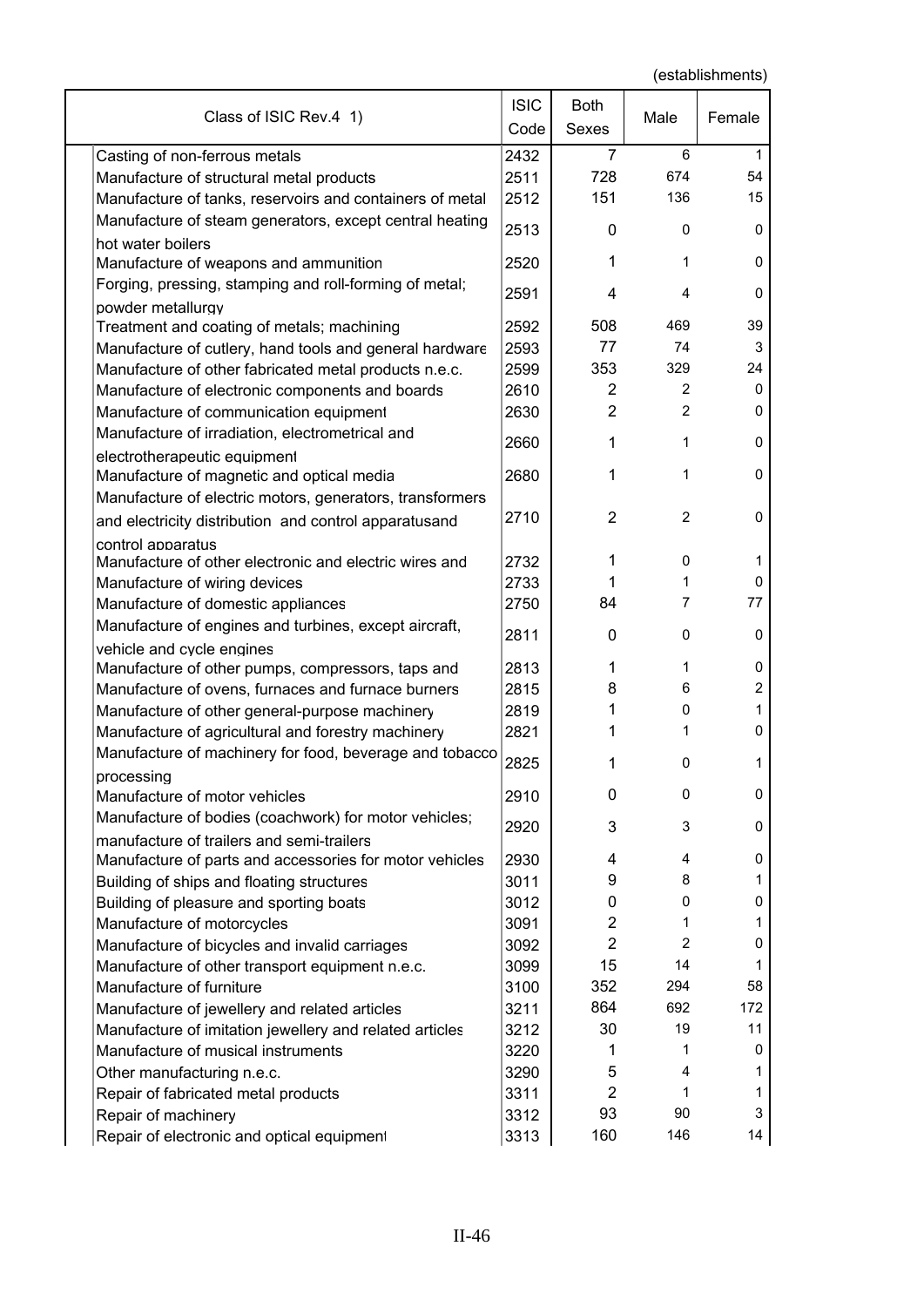|   | Class of ISIC Rev.4 1)                                                  | <b>ISIC</b><br>Code | <b>Both</b><br>Sexes | Male        | Female         |
|---|-------------------------------------------------------------------------|---------------------|----------------------|-------------|----------------|
|   | Repair of electrical equipment                                          | 3314                | 75                   | 75          | 0              |
|   | Repair of transport equipment, except motor vehicles                    | 3315                | 9                    | 8           | 1              |
|   | Repair of other equipment                                               | 3319                | 19                   | 18          |                |
|   | Installation of industrial machinery and equipment                      | 3320                | 12                   | 11          | 1              |
| D | Electric power generation, transmission and distribution                | 3510                | 175                  | 149         | 26             |
|   | Manufacture of gas; distribution of gaseous fuels through               | 3520                | 9                    | 8           | 1              |
|   | Steam and air conditioning supply                                       | 3530                | 1                    | 1           | 0              |
| Е | Water collection, treatment and supply                                  | 3600                | 59                   | 47          | 12             |
|   | Collection of non-hazardous waste                                       | 3811                | 392                  | 273         | 119            |
|   | Treatment and disposal of non-hazardous waste                           | 3821                | 0                    | $\mathbf 0$ | 0              |
|   | Materials recovery                                                      | 3830                | 1                    | 1           | 0              |
| F | Construction of buildings                                               | 4100                | 71                   | 61          | 10             |
|   | Construction of roads and railways                                      | 4210                | 10                   | 10          | 0              |
|   | Construction of utility projects                                        | 4220                | 11                   | 10          | 1              |
|   | Construction of other civil engineering projects                        | 4290                | 1                    | 0           | 1              |
|   | Site preparation                                                        | 4312                | 3                    | 3           | 0              |
|   | <b>Electrical installation</b>                                          | 4321                | 1                    | 1           | 0              |
|   | Plumbing, heat and air-conditioning installatior                        | 4322                | 3                    | 3           | 0              |
|   | Other construction installation                                         | 4329                | 0                    | 0           | 0              |
|   | Building completion and finishing                                       | 4330                | 5                    | 5           | 0              |
|   | Other specialized construction activities                               | 4390                | 1                    | 1           | 0              |
| G | Sale of motor vehicles                                                  | 4510                | 176                  | 163         | 13             |
|   | Maintenance and repair of motor vehicles                                | 4520                | 1,930                | 1,736       | 194            |
|   | Sale of motor vehicle parts and accessories                             | 4530                | 818                  | 611         | 207            |
|   | Sale, maintenance and repair of motorcycles and related                 | 4540                | 4,080                | 3,498       | 582            |
|   | parts and accessories<br>Wholesale on a fee or contract basis           | 4610                | 312                  | 149         | 163            |
|   | Wholesale of agricultural raw materials and live animals                | 4620                | 494                  | 218         | 276            |
|   | Wholesale of food, beverages and tobacco                                | 4630                | 215                  | 126         | 89             |
|   | Wholesale of textiles, clothing and footwear                            | 4641                | 68                   | 20          | 48             |
|   | Wholesale of other household goods                                      | 4649                | 37                   | 28          | 9              |
|   | Wholesale of computers, computer peripheral equipment                   |                     |                      |             |                |
|   | and software                                                            | 4651                | $\overline{2}$       | 1           | 1              |
|   | Wholesale of electronic and telecommunications<br>equipment and parts   | 4652                | 121                  | 77          | 44             |
|   | Wholesale of agricultural machinery, equipment and                      | 4653                | 119                  | 89          | 30             |
|   | Wholesale of other machinery and equipment                              | 4659                | 193                  | 145         | 48             |
|   | Wholesale of solid, liquid and gaseous fuels and relatec                | 4661                | 40                   | 33          | $\overline{7}$ |
|   | Wholesale of metals and metal ores                                      | 4662                | 374                  | 180         | 194            |
|   | Wholesale of construction materials, hardware, plumbing                 |                     |                      |             |                |
|   | and heating equipment and supplies                                      | 4663                | 1,488                | 992         | 496            |
|   | Wholesale of waste and scrap and other products n.e.c.                  | 4669                | 34                   | 15          | 19             |
|   | Non-specialized wholesale trade                                         | 4690                | 23                   | 13          | 10             |
|   | Retail sale in non-specialized stores with food, beverages              | 4711                | 1,558                | 435         | 1,123          |
|   | or tobacco predominating<br>Other retail sale in non-specialized stores | 4719                | 18,618               | 4,049       | 14,569         |
|   | Retail sale of food in specialized stores                               | 4721                | 5,033                | 617         | 4,416          |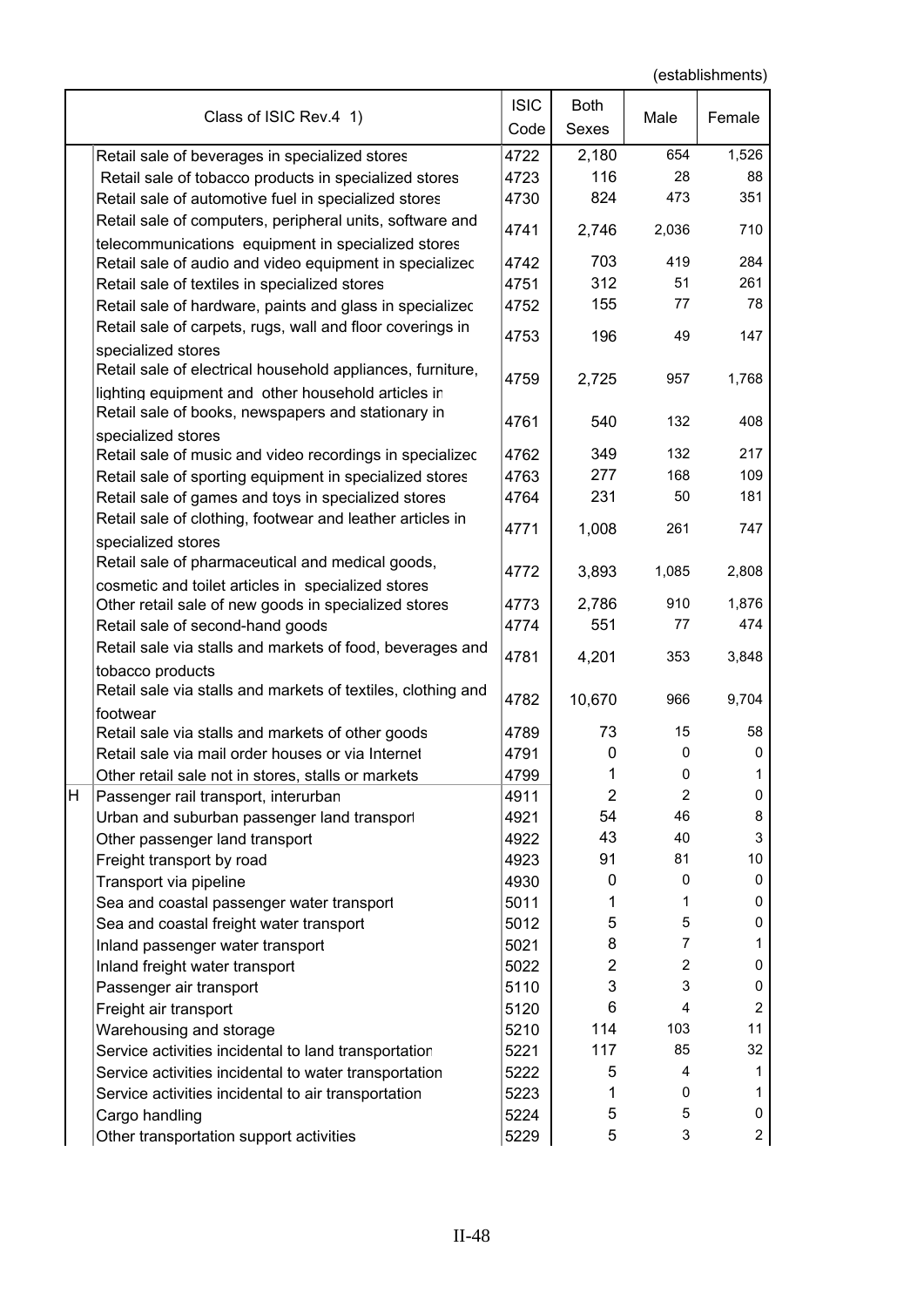|    | Class of ISIC Rev.4 1)                                                  | <b>ISIC</b><br>Code | <b>Both</b><br><b>Sexes</b> | Male           | Female           |
|----|-------------------------------------------------------------------------|---------------------|-----------------------------|----------------|------------------|
|    | Postal activities                                                       | 5310                | 17                          | 13             | 4                |
|    | <b>Courier activities</b>                                               | 5320                | 4                           | 4              | $\mathbf 0$      |
| I  | Short term accommodation activities                                     | 5510                | 1,538                       | 1,051          | 487              |
|    | Camping grounds, recreational vehicle parks and trailer                 | 5520                | 1                           | 0              | 1                |
|    | Other accommodation                                                     | 5590                | 61                          | 29             | 32               |
|    | Restaurants and mobile food service activities                          | 5610                | 10,610                      | 3,687          | 6,923            |
|    | Event catering                                                          | 5621                | 244                         | 199            | 45               |
|    | Other food service activities                                           | 5629                | 7                           | 3              | 4                |
|    | Beverage serving activities                                             | 5630                | 358                         | 192            | 166              |
| J  | Book publishing                                                         | 5811                | 28                          | 23             | $\mathbf 5$      |
|    | Publishing of directories and mailing lists                             | 5812                | 6                           | 4              | $\mathbf 2$      |
|    | Publishing of newspapers, journals and periodicals                      | 5813                | 15                          | 13             | $\mathbf 2$      |
|    | Other publishing activities                                             | 5819                | 16                          | 12             | 4                |
|    | Motion picture, video and television programme production<br>activities | 5911                | $\overline{2}$              | 2              | $\mathbf 0$      |
|    | Motion picture, video and television programme post-                    | 5912                | $\overline{2}$              | $\overline{2}$ | 0                |
|    | production activities<br>Motion picture, video and television programme | 5913                | 1                           | 1              | 0                |
|    | distribution activities                                                 |                     |                             |                |                  |
|    | Motion picture projection activities                                    | 5914                | 28                          | 18             | 10               |
|    | Sound recording and music publishing activities                         | 5920                | 94                          | 86             | 8                |
|    | Radio broadcasting                                                      | 6010                | 16                          | 15             | 1                |
|    | Television programming                                                  | 6021                | 12                          | 10             | $\boldsymbol{2}$ |
|    | <b>Broadcasting activities</b>                                          | 6022                | 12                          | 10             | $\overline{c}$   |
|    | Wired telecommunications activities                                     | 6110                | 5                           | 3              | $\overline{2}$   |
|    | Wireless telecommunications activities                                  | 6120                | 574                         | 423            | 151              |
|    | Satellite telecommunications activities                                 | 6130                | 2                           | 2              | 0                |
|    | Other telecommunications activities                                     | 6190                | 89                          | 55             | 34               |
|    | Other information technology and computer service                       | 6209                | 4                           | 4              | 0                |
|    | Web portals                                                             | 6312                | 26                          | 16             | 10               |
|    | News agency activities                                                  | 6391                | 8                           | 8              | 0                |
|    | Other information service activities n.e.c.                             | 6399                | 12                          | 8              | 4                |
| K. | Central banking                                                         | 6411                | $\overline{7}$              | 6              | 1                |
|    | Other monetary intermediation                                           | 6419                | 112                         | 97             | 15               |
|    | Activities of holding companies                                         | 6420                | 2                           | 2              | 0                |
|    | Trusts, funds and similar financial entities                            | 6430                | 12                          | 11             | 1                |
|    | Financial leasing                                                       | 6491                | $\overline{2}$              | 1              | 1                |
|    | Other credit granting                                                   | 6492                | 193                         | 176            | 17               |
|    | Other financial service activities, except insurance and                | 6499                | 3,213                       | 794            | 2,419            |
|    | pension funding activities, n.e.c.                                      |                     |                             |                |                  |
|    | Life insurance                                                          | 6511                | 3                           | 3              | 0                |
|    | Non-life insurance                                                      | 6512                | 8                           | 6              | 2                |
|    | Administration of financial markets                                     | 6611                | 1                           | 1              | 0                |
|    | Other activities auxiliary to financial service activities              | 6619                | 0                           | 0              | 0                |
|    | Activities of insurance agents and brokers                              | 6622                | 3                           | 3              | 0                |
|    | Fund management activities                                              | 6630                | 1                           | 1              | 0                |
|    | Real estate activities with own or leased property                      | 6810                | 3                           | $\overline{2}$ | 1                |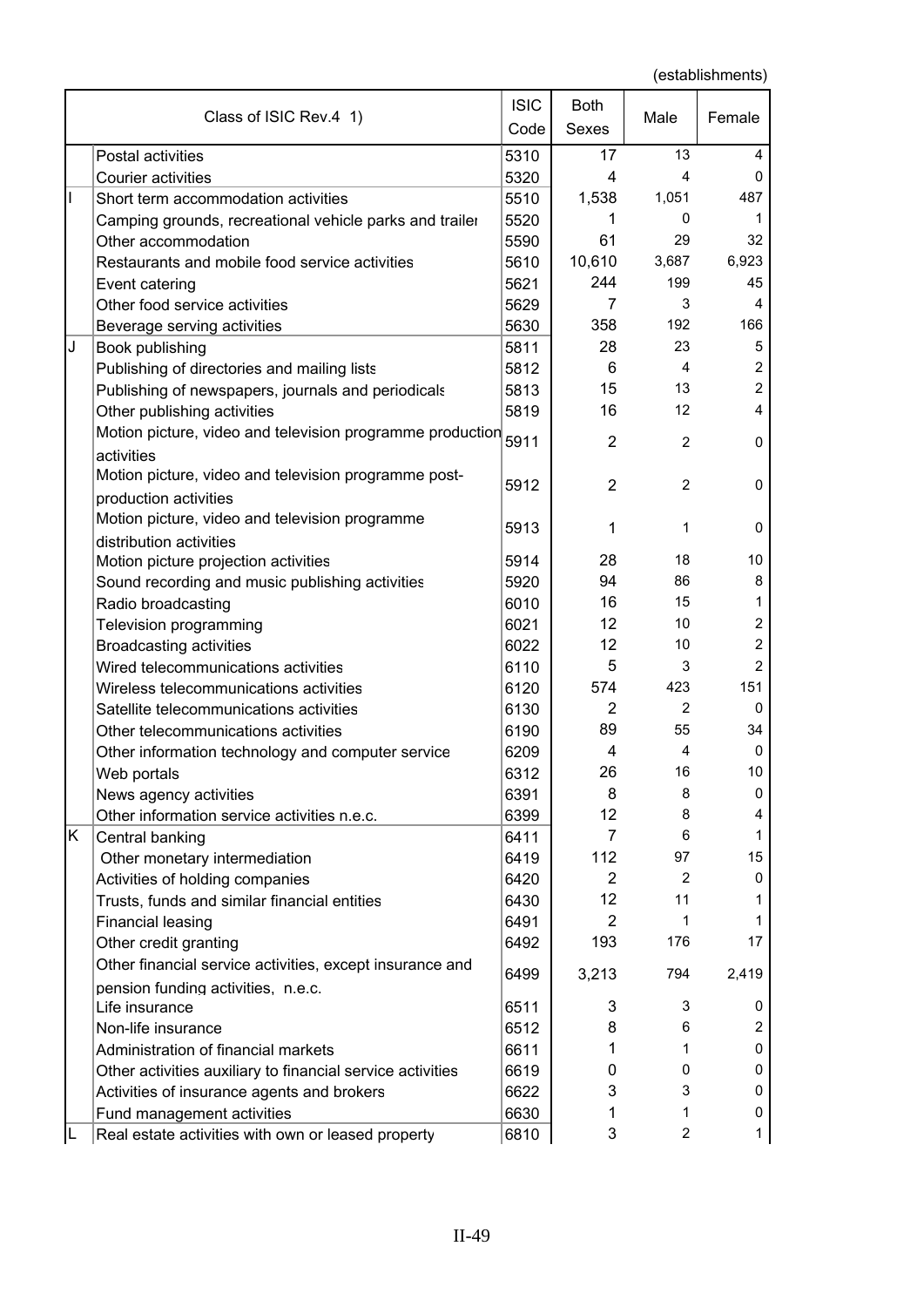|   | Class of ISIC Rev.4 1)                                                             | <b>ISIC</b><br>Code | Both<br>Sexes  | Male           | Female         |
|---|------------------------------------------------------------------------------------|---------------------|----------------|----------------|----------------|
|   | Real estate activities on a fee or contract basis                                  | 6820                | 48             | 38             | 10             |
| М | Legal activities                                                                   | 6910                | 51             | 47             | 4              |
|   | Accounting, bookkeeping and auditing activities; tax                               | 6920                | 6              | 5              | 1              |
|   | Activities of head offices                                                         | 7010                | 6              | 5              | 1              |
|   | Architectural and engineering activities and related                               |                     |                |                |                |
|   | technical consultancy                                                              | 7110                | 12             | 12             | 0              |
|   | Research and experimental development on natural                                   |                     |                |                |                |
|   | sciences and engineering                                                           | 7210                | $\overline{2}$ | $\overline{2}$ | 0              |
|   | Research and experimental development on social                                    |                     |                |                |                |
|   | sciences and humanities                                                            | 7220                | 4              | 3              | 1              |
|   | Advertising                                                                        | 7310                | 13             | 12             | 1              |
|   | Specialized design activities                                                      | 7410                | 8              | 4              | 4              |
|   | Photographic activities                                                            | 7420                | 471            | 316            | 155            |
|   | Other professional, scientific and technical activities n.e.c.                     | 7490                | 6              | 6              | 0              |
|   | Veterinary activities                                                              | 7500                | 18             | 16             | $\overline{c}$ |
| N | Renting and leasing of motor vehicles                                              | 7710                | 24             | 24             | 0              |
|   | Renting and leasing of recreational and sports goods                               | 7721                | 3              | 2              | 1              |
|   | Renting of video tapes and disks                                                   | 7722                | 104            | 45             | 59             |
|   | Renting and leasing of other personal and householc                                | 7729                | 82             | 57             | 25             |
|   |                                                                                    |                     |                |                |                |
|   | Renting and leasing of other machinery, equipment and                              | 7730                | 101            | 90             | 11             |
|   | tangible goods                                                                     |                     |                |                |                |
|   | Leasing of intellectual property and similar products,                             | 7740                | 9              | $\overline{7}$ | $\overline{2}$ |
|   | except copyrighted works                                                           | 7810                | 25             | 20             | 5              |
|   | Activities of employment placement agencies                                        | 7830                | $\overline{2}$ | $\overline{2}$ | 0              |
|   | Other human resources provision                                                    | 7911                | 138            | 93             | 45             |
|   | Travel agency activities<br>Tour operator activities                               | 7912                | 149            | 103            | 46             |
|   | Other reservation service and related activities                                   | 7990                | 3              | 2              | 1              |
|   | Private security activities                                                        | 8010                | 34             | 30             | 4              |
|   |                                                                                    | 8020                | 1              | 1              | 0              |
|   | Security systems service activities<br>Combined facilities support activities      | 8110                | 1              | 1              | 0              |
|   |                                                                                    | 8121                | 1              | 1              | 0              |
|   | General cleaning of buildings<br>Landscape care and maintenance service activities | 8130                | 1              | $\mathbf{1}$   | 0              |
|   | Combined office administrative service activities                                  | 8211                | 8              | $\overline{7}$ | 1              |
|   | Photocopying, document preparation and other                                       |                     |                |                |                |
|   |                                                                                    | 8219                | 243            | 163            | 80             |
|   | specialized office support activities<br>Packaging activities                      | 8292                | $\overline{2}$ | $\mathbf{1}$   | 1              |
|   | Other business support service activities n.e.c.                                   | 8299                | 15             | 11             | 4              |
| O | General public administration activities                                           | 8411                | $\overline{2}$ | $\overline{2}$ | 0              |
|   | Regulation of the activities of providing health care,                             |                     |                |                |                |
|   |                                                                                    | 8412                | 1              | 0              | 1              |
|   | education, cultural services and other social services,                            |                     |                |                |                |
|   | excluding social security                                                          | 8423                | 3              | $\overline{c}$ | 1              |
|   | Public order and safety activities                                                 | 8430                | 1              | $\mathbf{1}$   | 0              |
| Ρ | Compulsory social security activities                                              |                     | 456            | 346            | 110            |
|   | Pre-primary and primary education                                                  | 8510                | 99             | 89             | 10             |
|   | General secondary education                                                        | 8521                | 226            | 175            | 51             |
|   | Technical and vocational secondary education                                       | 8522                |                | 123            | 18             |
|   | Higher education                                                                   | 8530                | 141            |                |                |